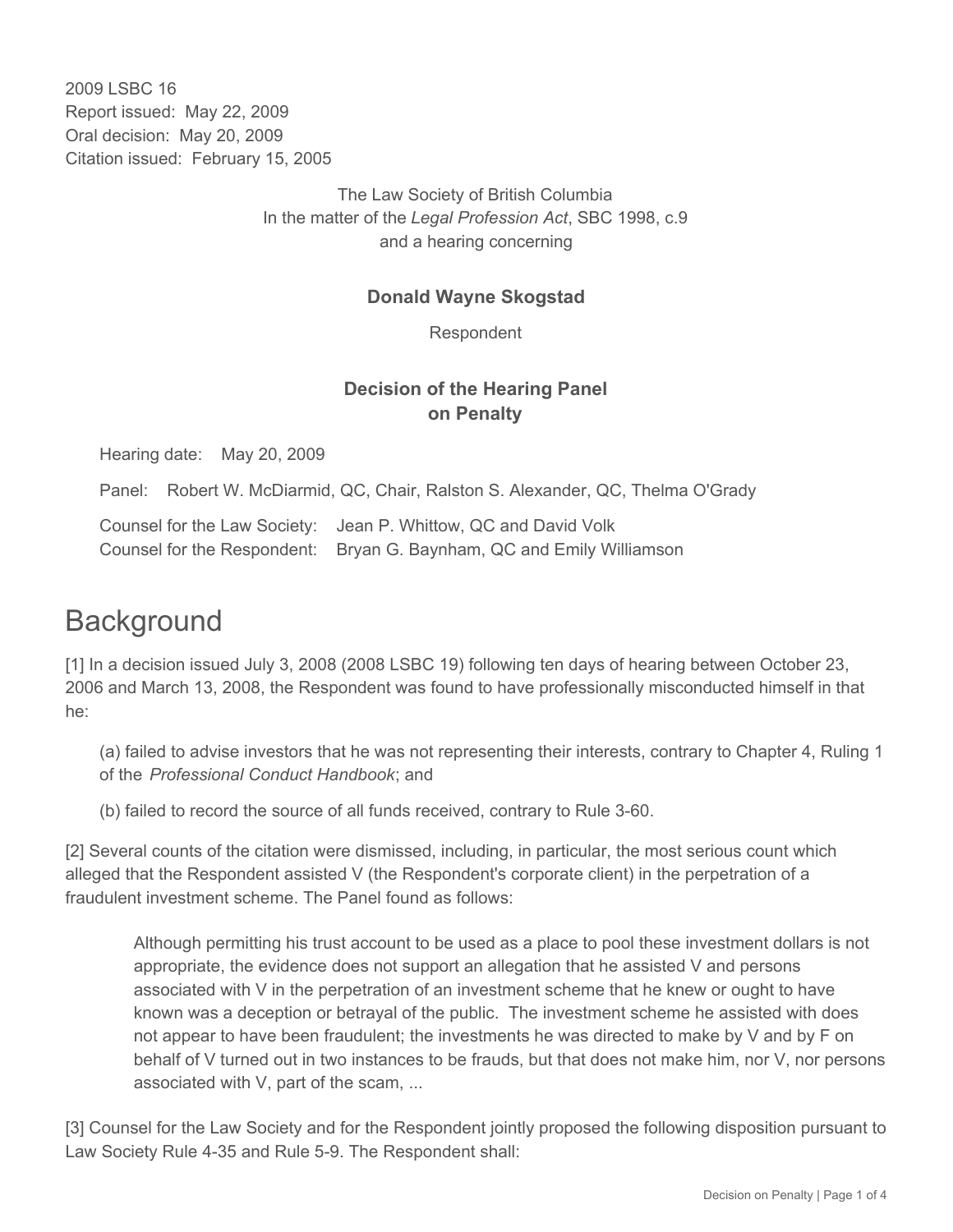(a) be suspended for three months; and

(b) pay a contribution to the costs of the proceedings of \$20,000, by May 1, 2010.

[4] The Respondent asks that the suspension be served commencing December 14, 2009. His counsel explained, and confirmed through letters provided, that the Respondent has a busy trial calendar. The Panel was advised that he has trials running through to December 10, 2009, as one of the reference letters written for the Respondent by a colleague points out (Exhibit 2, Tab 5):

An unplanned suspension will cause many adjournments and probably mean lost Court time due to the inability to organize trials on such short notice. This will cause inconvenience to his clients.

## **General Principles**

[5] In their joint submission, counsel set out the general principles applicable.

[6] In *Law Society of BC v. Hammond*, 2004 LSBC 32, the Benchers wrote:

We are mindful of the requirement imposed upon the Benchers of the Law Society by Section 3 of the *Legal Professional* [sic] *Act* which requires that the legal profession be governed in the best interests of the public. We note in Gavin McKenzie's publication *Lawyers and Ethics: Professional Responsibility and Discipline* (Carswell, 1993) under the general heading " Purposes of Discipline Proceedings" , the following appears:

The purposes of law society discipline proceedings are not to punish offenders and exact retribution, but rather to protect the public, maintain high professional standards, and preserve public confidence in the legal profession.

In cases in which professional misconduct is either admitted or proven, the penalty should be determined by reference to these purposes. If a lawyer has committed a criminal offence it is for the criminal courts, not the legal profession, to inflict punishment. All sanctions necessarily have punitive effects, which are tolerable results of the protective and deterrent functions of the discipline process. The goals of the process are, nevertheless, nonpunitive.

The seriousness of the misconduct is the prime determinant of the penalty imposed. ...

This passage was quoted and adopted by the panel in *Law Society of BC v. Hordal*, 2004 LSBC 36.

[7] In *Law Society of BC v. Ogilvie*, [1999] LSBC 17, the panel set out a list of factors to be considered in the imposition of penalty:

10. The criminal sentencing process provides some helpful guidelines, such as: the need for specific deterrence of the respondent, the need for general deterrence, the need for rehabilitation and the need for punishment or denunciation. In the context of a self-regulatory body one must also consider the need to maintain the public's confidence in the ability of the disciplinary process to regulate the conduct of its members. While no list of appropriate factors to be taken into account can be considered exhaustive or appropriate in all cases, the following might be said to be worthy of general consideration in disciplinary dispositions:

(a) the nature and gravity of the conduct proven;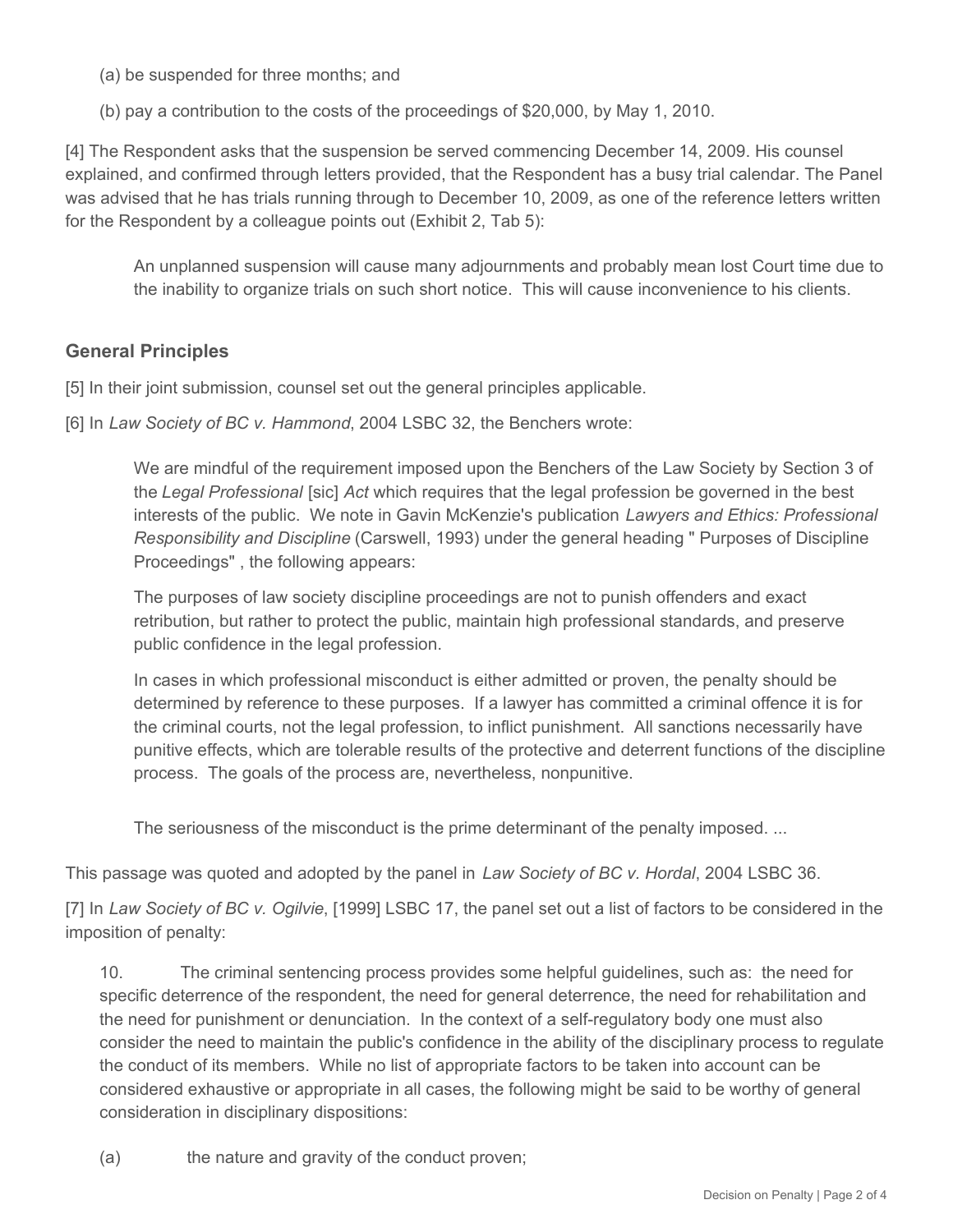- (b) the age and experience of the respondent;
- (c) the previous character of the respondent, including details of prior discipline;
- (d) the impact upon the victim;
- (e) the advantage gained, or to be gained, by the respondent;
- (f) the number of times the offending conduct occurred;

(g) whether the respondent has acknowledged the misconduct and taken steps to disclose and redress the wrong and presence or absence of other mitigating circumstances;

- (h) the possibility of remediating or rehabilitating the respondent;
- (i) the impact on the respondent of criminal or other sanctions or penalties;
- (j) the impact of the proposed penalty on the respondent;
- (k) the need for specific and general deterrence;
- (l) the need to ensure the public's confidence in the integrity of the profession; and
- (m) the range of penalties in similar cases.

[8] Counsel then addressed the various factors.

[9] The most serious factor here is that the Respondent permitted his trust account to be used to pool monies for persons who were not his clients for use in various investments. The Respondent provided to F, principal of V, banking coordinates for the Respondent's trust account. F provided those to others. Individual investors could make direct deposits to the Respondent's trust account. This happened on numerous occasions. It was noted in the decision of the Hearing Panel on Facts and Verdict that approximately \$990,000 (168 deposits) was not identified with an investor name. A significant portion of those monies was " invested" in " Bank Debenture" programs and in the " Railway Bonds Program" ? those " investments" were scams.

[10] The Respondent became aware of the potential fraudulent nature of the Bank Debenture program and was able to pass those concerns on to F, but obviously was not able to pass those concerns on to all the individual investors because he did not know who they were.

[11] The Panel found that the use by the Respondent of his trust account to pool investment monies was entirely inappropriate. Trust accounts must only be used for the legitimate commercial purpose for which they are established, namely to aid in the completion of a transaction in which the lawyer or firm plays a role as legal advisor and facilitator. The Respondent had no such role. He was merely a convenient and apparently legitimate conduit for funds from the individual investors to the various schemes decided upon by F for V. The trust account served no legitimate role in these events and should not have been so employed.

[12] The failure of the Respondent to discharge his obligations to both identify persons making deposits and to advise them that those persons' interests were not being protected by the Respondent as a lawyer must have had a singularly negative impact on the reputation of the legal profession generally in the minds of the investors.

[13] However, what distinguishes this case from other cases is that the Respondent was not a participant in the fraudulent schemes and did not personally profit from the investors' money.